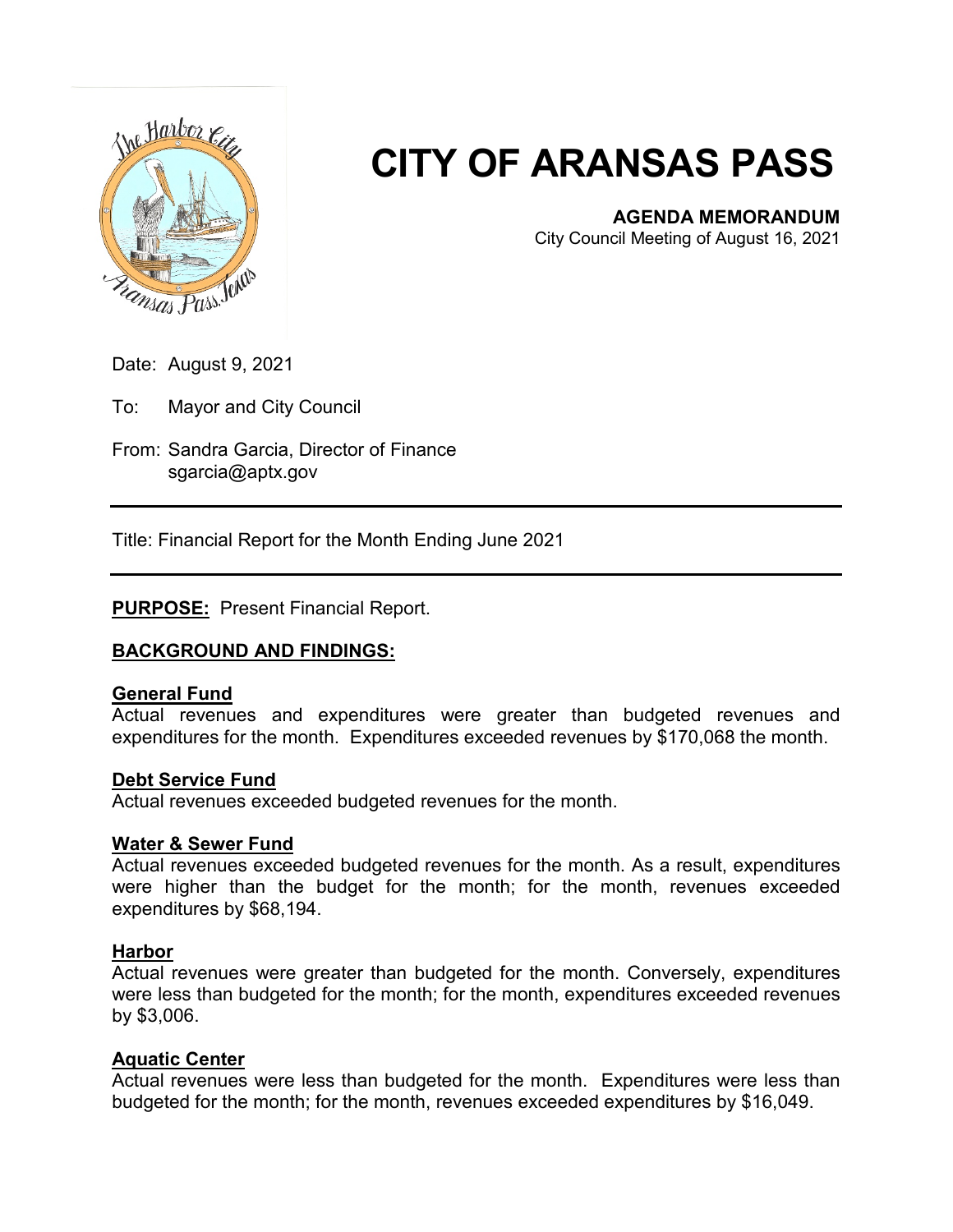### **Civic Center**

Actual revenues were less than budgeted for the month. Expenditures came in under budget for the month; for the month, expenditures exceeded revenues by \$6,353.

#### **Hotel/Motel Fund**

Actual revenues were greater than budgeted for the month. Conversely, expenditures were less than the budget for the month; for the month, expenditures exceeded revenues by \$27,047.

### **Overall**

Revenues were greater than budgeted, and expenditures were less than budgeted. Expenditures exceeded revenues for the month by \$73,633.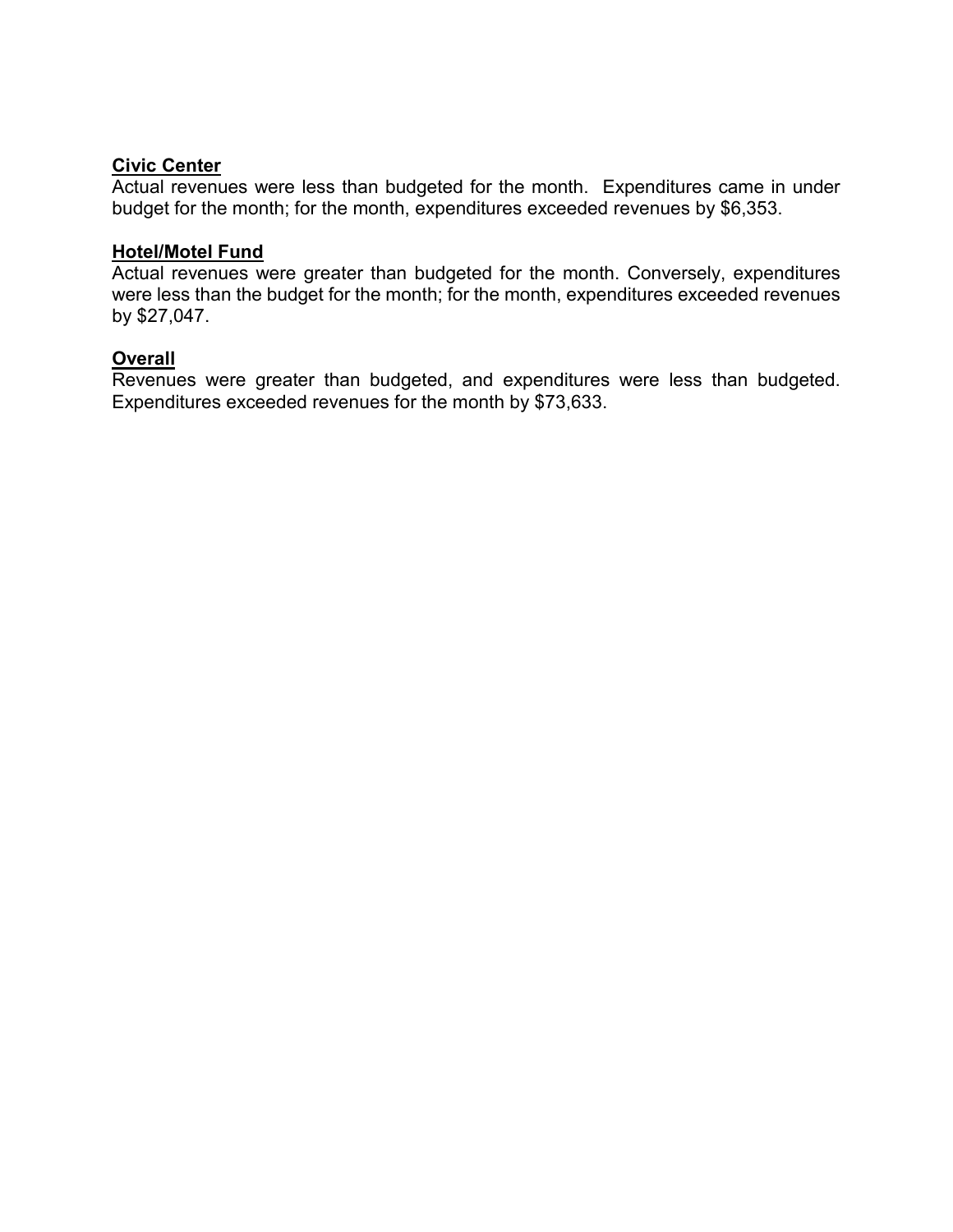# City of Aransas Pass

Financial Summary Report Month Ending June 30, 2021

|                               | <b>Budgeted</b> | <b>Actual</b> | Variance  | <b>Annual Budget YTD Actual</b> |           | Remaining<br>Budget %* |
|-------------------------------|-----------------|---------------|-----------|---------------------------------|-----------|------------------------|
| <b>General Fund</b>           |                 |               |           |                                 |           |                        |
| Revenue                       | 585,808         | 732,798       | 146,990   | 11,166,165                      | 9,150,450 | 18.05%                 |
| <b>Expenditures</b>           | 891,258         | 902,866       | 11,608    | 11,006,783                      | 7,839,761 | 28.77%                 |
|                               | (305, 450)      | (170,068)     | 135,382   | 159,382                         | 1,310,689 |                        |
| Debt Service Fund             |                 |               |           |                                 |           |                        |
| Revenue                       | 17,265          | 48,597        | 31,333    | 1,959,489                       | 2,160,434 | $-10.25%$              |
| <b>Expenditures</b>           |                 |               | ٠.        | 1,720,275                       | 1,212,877 | 29.50%                 |
|                               | 17,265          | 48,597        | 31,333    | 239,214                         | 947,557   |                        |
| <b>Water &amp; Sewer Fund</b> |                 |               |           |                                 |           |                        |
| Revenue                       | 352,875         | 365,634       | 12,759    | 4,234,500                       | 3,476,891 | 17.89%                 |
| <b>Expenditures</b>           | 290,824         | 297,440       | 6,616     | 3,955,964                       | 2,790,111 | 29.47%                 |
|                               | 62,051          | 68,194        | 6,143     | 278,536                         | 686,780   |                        |
| <b>Harbor Fund</b>            |                 |               |           |                                 |           |                        |
| Revenue                       | 6,932           | 8,527         | 1,595     | 413,208                         | 261,262   | 36.77%                 |
| <b>Expenditures</b>           | 23,031          | 11,533        | (11, 498) | 412,378                         | 187,744   | 54.47%                 |
|                               | (16,099)        | (3,006)       | 13,093    | 830                             | 73,518    |                        |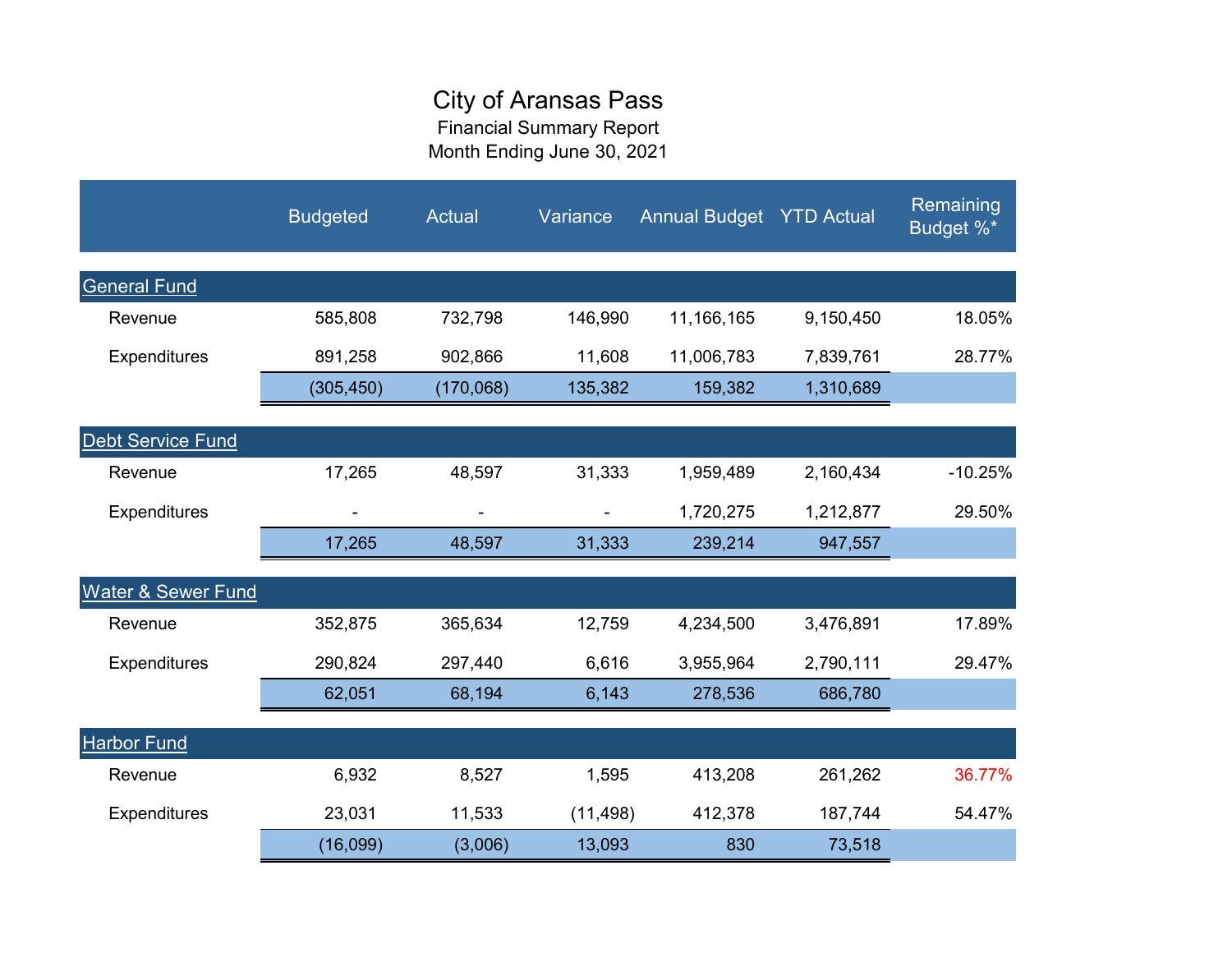|                         | <b>Budgeted</b> | <b>Actual</b> | Variance  | <b>Annual Budget YTD Actual</b> |            | Remaining<br>Budget %* |
|-------------------------|-----------------|---------------|-----------|---------------------------------|------------|------------------------|
| <b>Aquatics Center</b>  |                 |               |           |                                 |            |                        |
| Revenue                 | 64,645          | 64,557        | (88)      | 374,279                         | 93,820     | 74.93%                 |
| <b>Expenditures</b>     | 71,971          | 48,508        | (23, 463) | 374,279                         | 187,207    | 49.98%                 |
|                         | (7, 326)        | 16,049        | 23,375    |                                 | (93, 387)  |                        |
| <b>Civic Center</b>     |                 |               |           |                                 |            |                        |
| Revenue                 | 12,962          | 10,079        | (2,883)   | 395,540                         | 52,155     | 86.81%                 |
| Expenditures            | 29,618          | 16,432        | (13, 186) | 395,537                         | 209,823    | 46.95%                 |
|                         | (16, 656)       | (6, 353)      | 10,303    | 3                               | (157, 668) |                        |
| <b>Hotel/Motel Fund</b> |                 |               |           |                                 |            |                        |
| Revenue                 | 83              | 1,953         | 1,870     | 201,000                         | 118,281    | 41.15%                 |
| <b>Expenditures</b>     | 34,850          | 29,000        | (5,850)   | 209,000                         | 118,057    | 43.51%                 |
|                         | (34, 767)       | (27, 047)     | 7,720     | (8,000)                         | 224        |                        |
| <b>Overall</b>          |                 |               |           |                                 |            |                        |
| Revenue                 | 1,040,570       | 1,232,146     | 191,576   | 18,744,181                      | 15,313,293 | 18.30%                 |
| Expenditures            | 1,341,552       | 1,305,779     | (35, 773) | 18,074,216                      | 12,545,580 | 30.59%                 |
|                         | (300, 982)      | (73, 633)     | 227,349   | 669,965                         | 2,767,713  |                        |

\*The remaining budget percent for Revenues should be 25.03% or less to be on track with budgeted revenues.

\*The remaining budget percent for Expenditures should be 25.03% or greater to be on track with budgeted expenditures.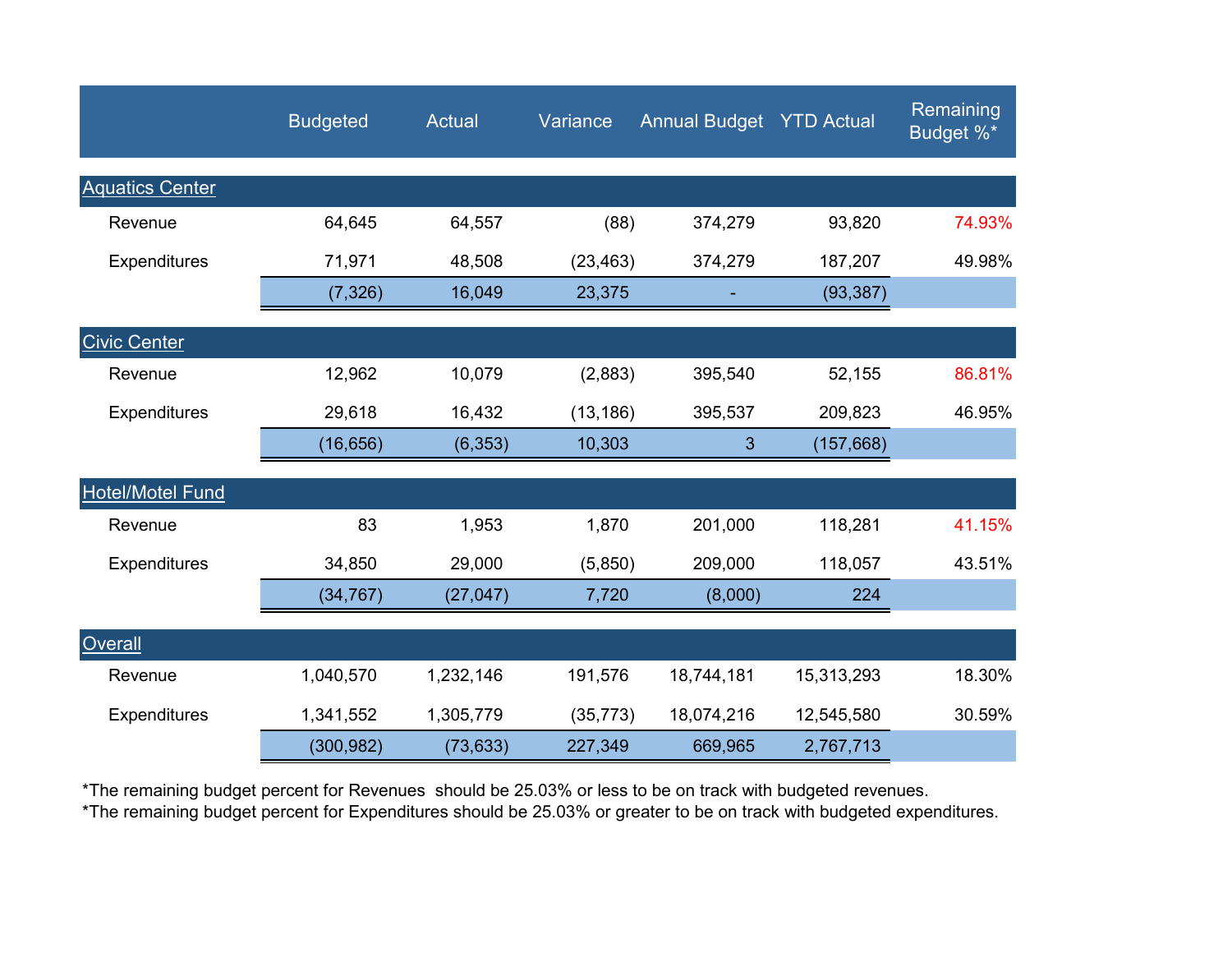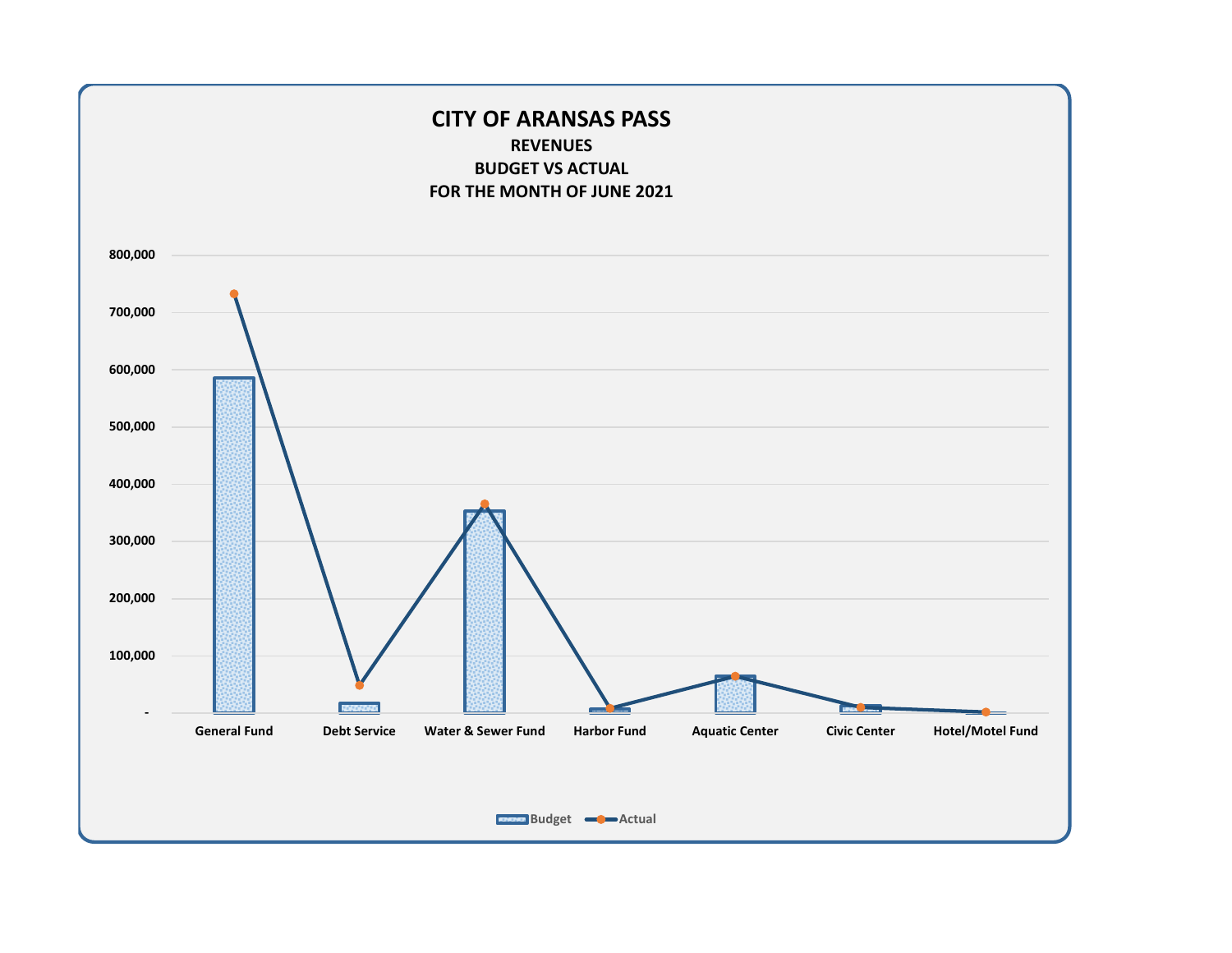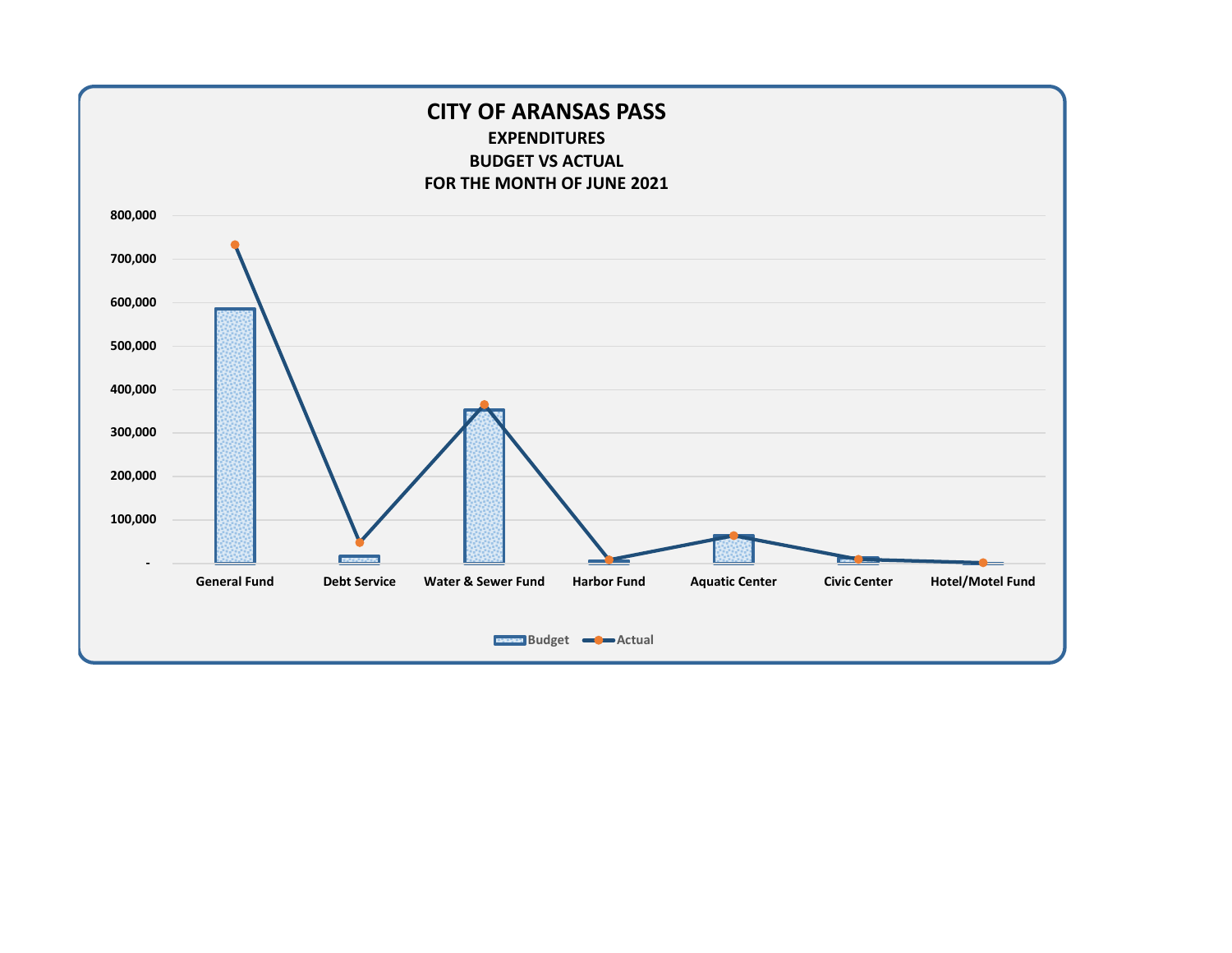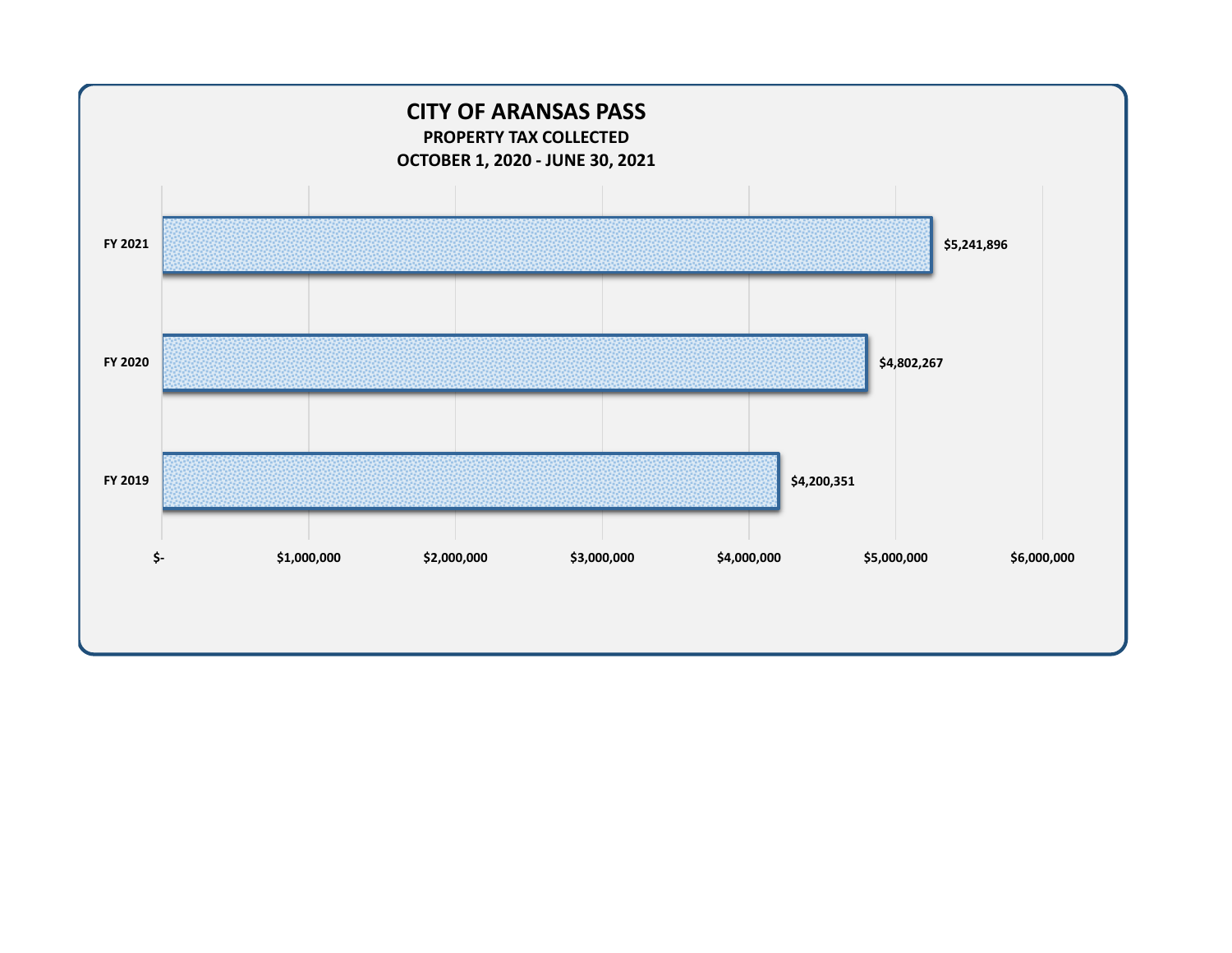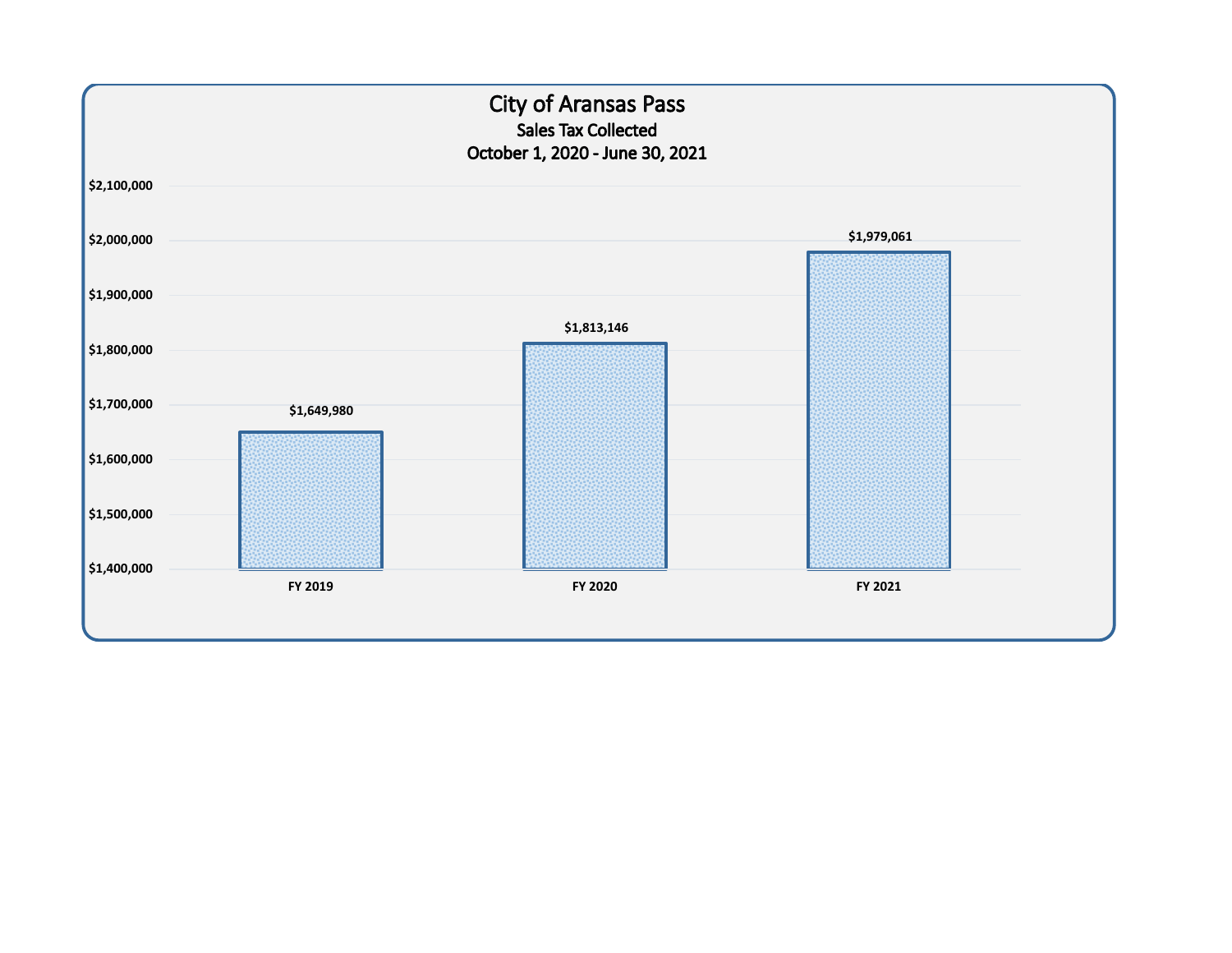